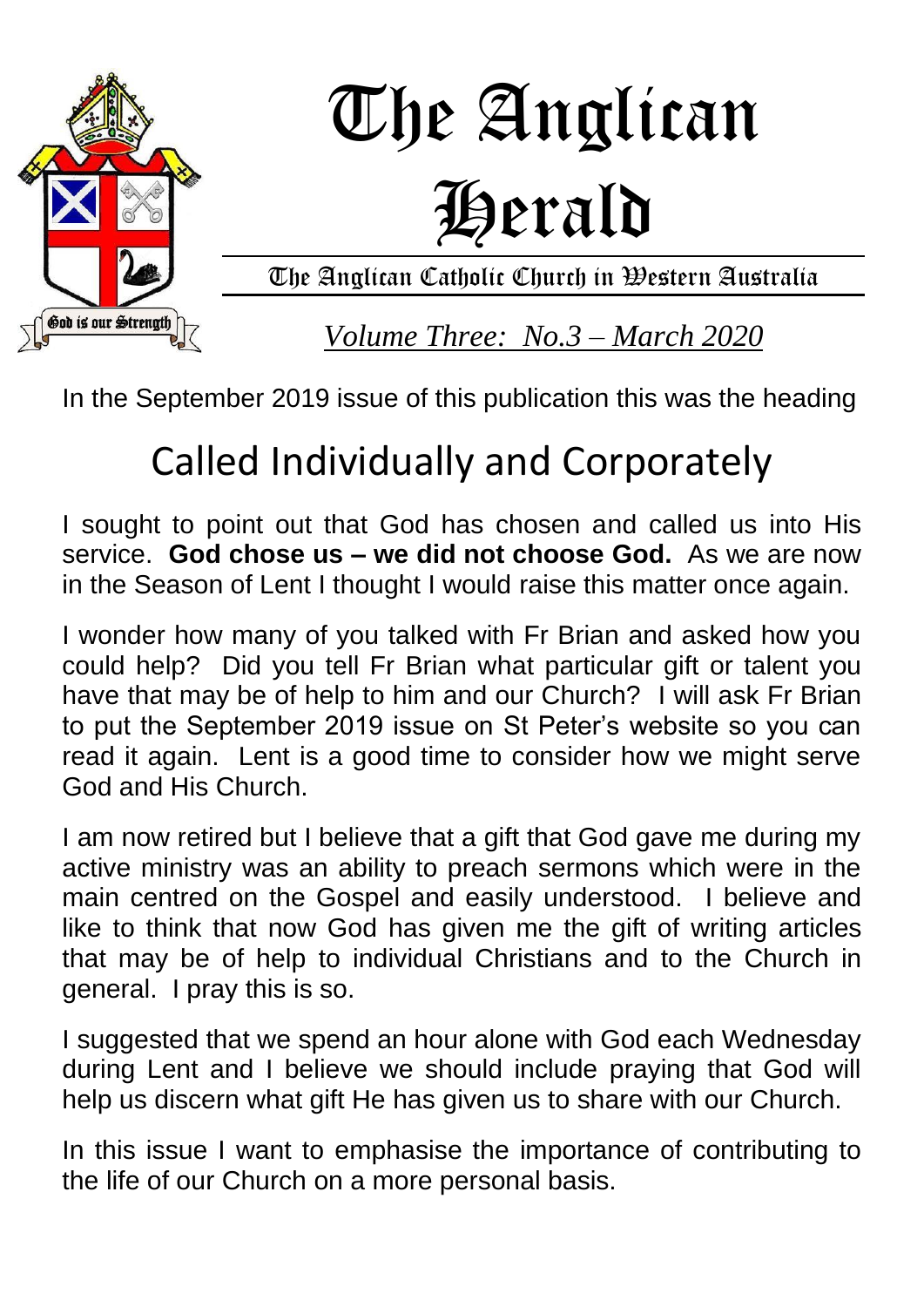## "God has created me to do Him some definite service. He has committed some work to me which He has not committed to another. I have my mission". J.H. Newman

*John Henry Newman was an English theologian and poet, first an Anglican priest and later a Roman Catholic priest and cardinal, who was an important and controversial figure in the religious history of England in the 19th century. He was canonised (declared a Saint) by Pope Francis on 13th October 2019.*

In this statement Cardinal Newman has raised a most important matter. He has suggested that God gives each individual person a mission or task that no other person has been given.

If this is so and I have no reason to doubt it, we are confronted with an awesome responsibility. Every one of  $us - you$  and  $me - has$  a unique part to play in the ongoing mission of the Church. We are aware that Jesus commanded His followers to proclaim the Good News of the Gospel throughout the world. The Church of today still has this mission and every member of the Church is called to share in making the Gospel known within the community in which we live.

I cannot tell you what your individual gift is or what unique role you have in God's plan of salvation. But there is one gift that is given to all Christians – **The Gift of Prayer!** Whatever the Church does corporately or whatever each individual member does must start with prayer. We must pray alone with God and in communion with our fellow Christians. Prayer is both a personal and corporate activity and it is a most powerful weapon in God's service.

#### **To be a non praying Christian is a contradiction in terms!**

Prayer is our conversational link with God. Prayer is the means by which God communicates with us and we with Him. We cannot function effectively without prayer. So first and foremost we must be people of prayer. While we often complain that there never seems to be enough hours in a day; we must find time each day to spend in prayer to and with God. How will we know what God wants of us if we don't take the time to find out? – this is done through prayer.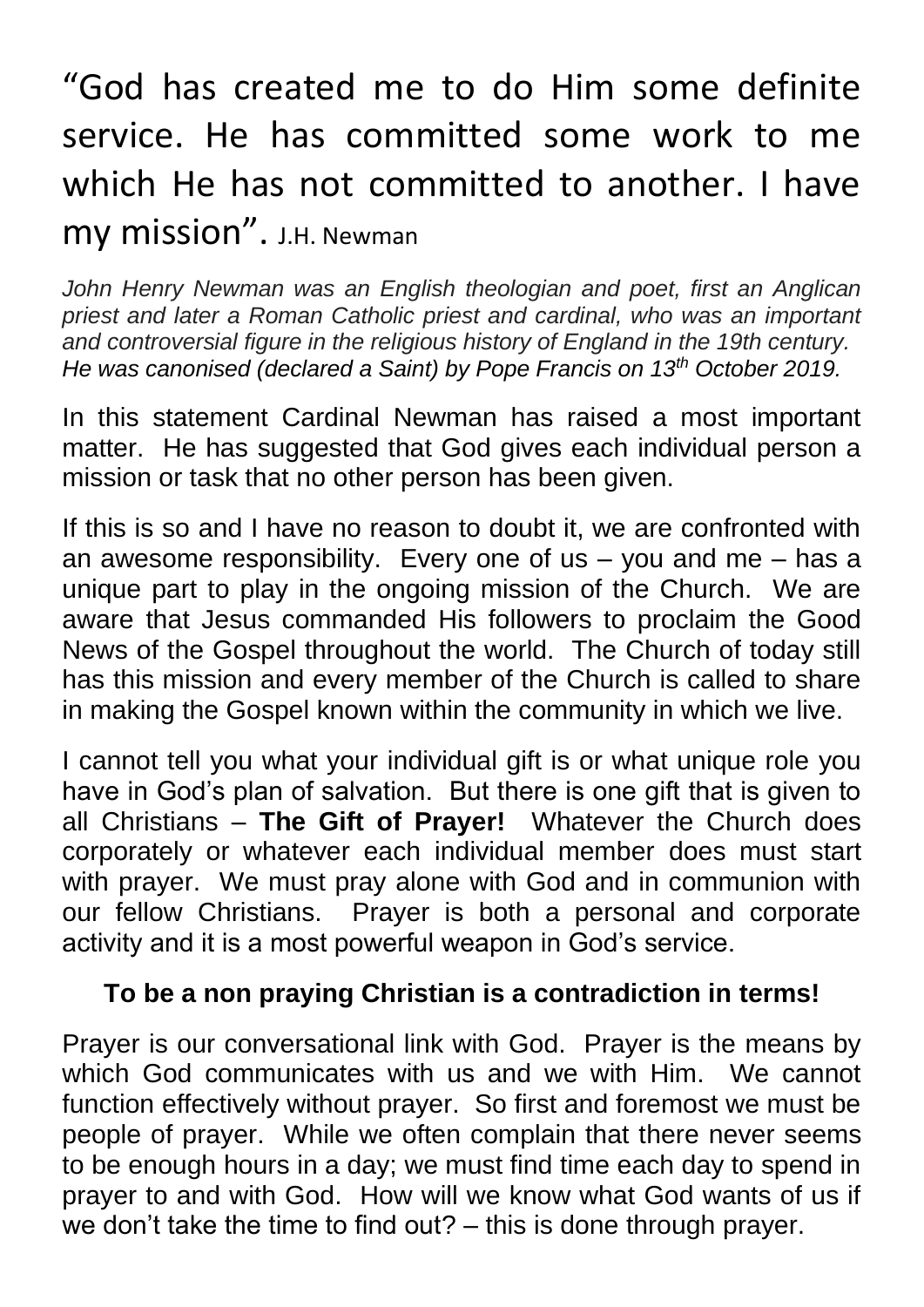## **To be of service to God we must make ourselves available!**

How often have we been asked by someone if we can help and responded by saying "I'd love to help but I don't have the time." I'm sure most of us have experienced this situation. In the 1980's the well known singer Cher released a song titled 'If I could turn back time'. In many ways this seems to be the wish of everybody. We would like the chance to change something we did in the past. We don't really want to get old in years – we would like to remain at our physical peak. We cannot hold or turn back time. Time moves ever onward. The question for us therefore is how best to use the time we have at our disposal.

## **How much of our time do we offer in God's service?**

If we accept Cardinal Newman's statement as true then we are required by our declared faith in Jesus Christ to make the time available to undertake the unique task God has given us. This is not an option – we really have no choice if we want to serve our Lord.

There are three (3) points on Prayer I want to draw to your attention.

1. Spend time in Prayer

Praise the Lord for His blessings Pray for the Church and for our parishes Pray for more priests Pray for the sick and for the faithful departed

- 2. Ask God to show you His gift and unique task He has given you If you know your talent or gift – tell Fr Brian If you don't know – ask Fr Brian and your friends what they think your talent may be
- 3. Think and pray about how to use the time available to you Use some time to read your Bible Make some time available for the Church when requested

What I am suggesting may be easier said than done but if we don't do anything then nothing will change and we may not be serving God as we should.

## **Remember that Prayer is a two way conversation**